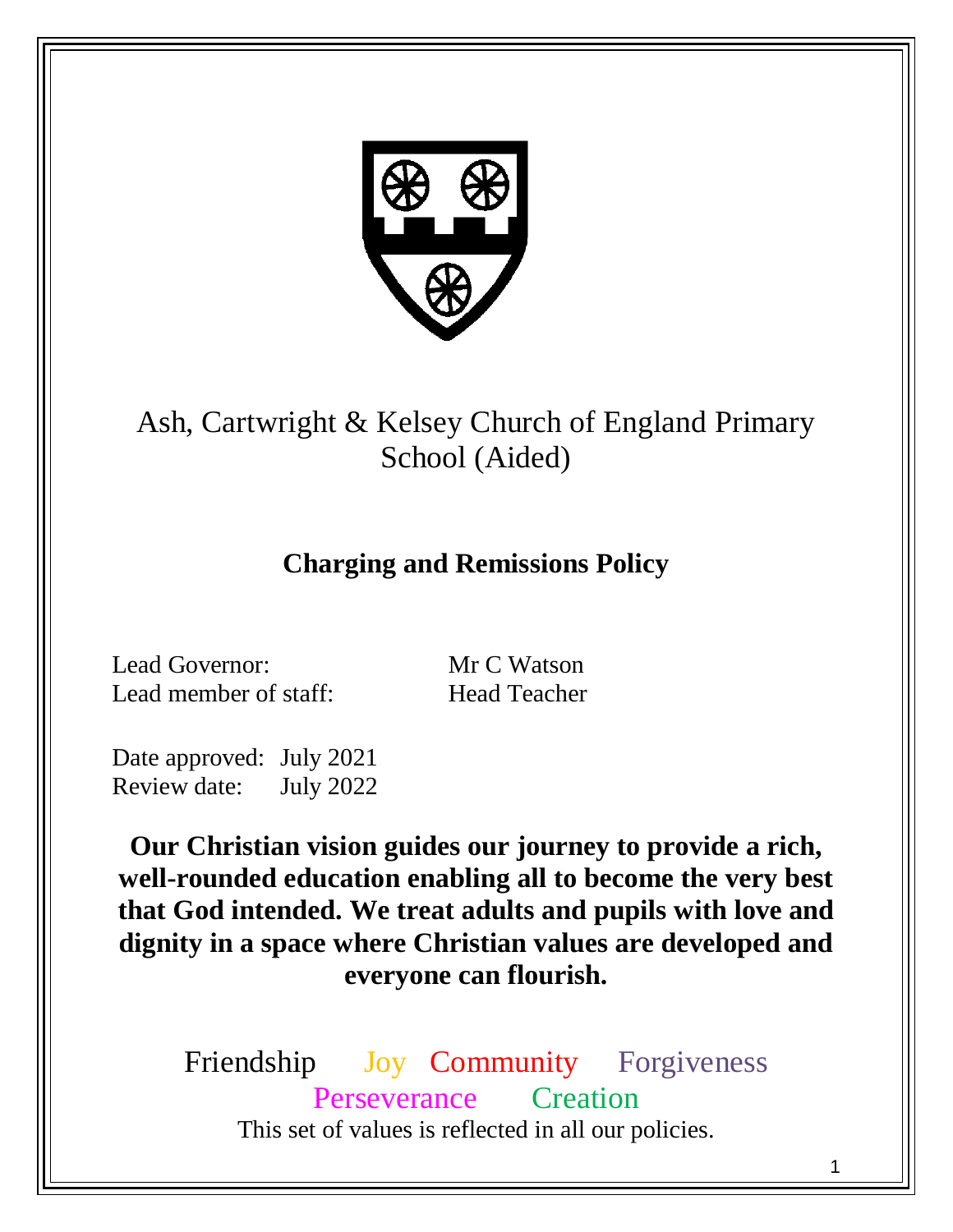# **Guidance**

<u>.</u>

No charges can be made unless the governing body of the school or local authority has drawn up a charging policy giving details of the optional extras or board and lodging that they intend to charge for, and also include the policy for remissions. The governing body are responsible to ensure that the charging and remissions policy is published.

A policy statement should take account of each type of activity that can be charged for and explain when charges will be made.

School governing bodies and local authorities **cannot** charge for:

- an admission application to any maintained school;
- education provided during school hours (including the supply of any materials, books, instruments or other equipment);
- education provided outside school hours if it is part of the National Curriculum<sup>1</sup>, or part of a syllabus for a prescribed public examination that the pupil is being prepared for at the school, or part of religious education;
- tuition for pupils learning to play musical instruments if the tuition is required as part of the National Curriculum, or part of a syllabus for a prescribed public examination that the pupil is being prepared for at the school, or part of religious education;
- entry for a prescribed public examination, if the pupil has been prepared for it at the school; and examination re-sit(s) if the pupil is being prepared for the re-sit(s) at the school

If the school wishes to run an activity during the school day for which it would need contributions from parents or others, it can invite voluntary contributions. However, no child should be excluded from such activity because his or her parents cannot or will not contribute. Moreover, when made, charges per pupil cannot exceed the actual costs incurred, which mean that pupils who can pay should not be charged extra to cover the costs of those who cannot afford to. This may mean that some activities will need to be cancelled if the school budget cannot cover the costs.

If a charge is to be made for a particular type of activity, for example optional extras, parents need to know how the charge will be worked out and who might qualify for help with the cost (or even get it free). This information should be made available to parents.

Activities which are an essential part of the syllabus for an approved examination must be provided free.

The remissions policy must set out any circumstances in which the school or local authority propose to remit (wholly or partly) any charge which would otherwise be payable to them in accordance with their charging policy. For example, a school may decide to provide an Italian language evening class as an optional extra. The governing body may decide to reduce the cost for those children whose parents are in receipt of certain benefits.

Chapter 23 of A Guide to the Law for School Governors provides further, detailed guidance on residential activities, use of mini-buses, public examinations and activities provided during school hours by external bodies.

 $1$  It should be noted that 'part of the National Curriculum' is not restricted to learning outside the classroom experiences that are specifically subject based (e.g. geography or science fieldwork) and include, for example, activities designed to fulfil requirements under the National Curriculum 'inclusion statement' (e.g. developing teamwork skills).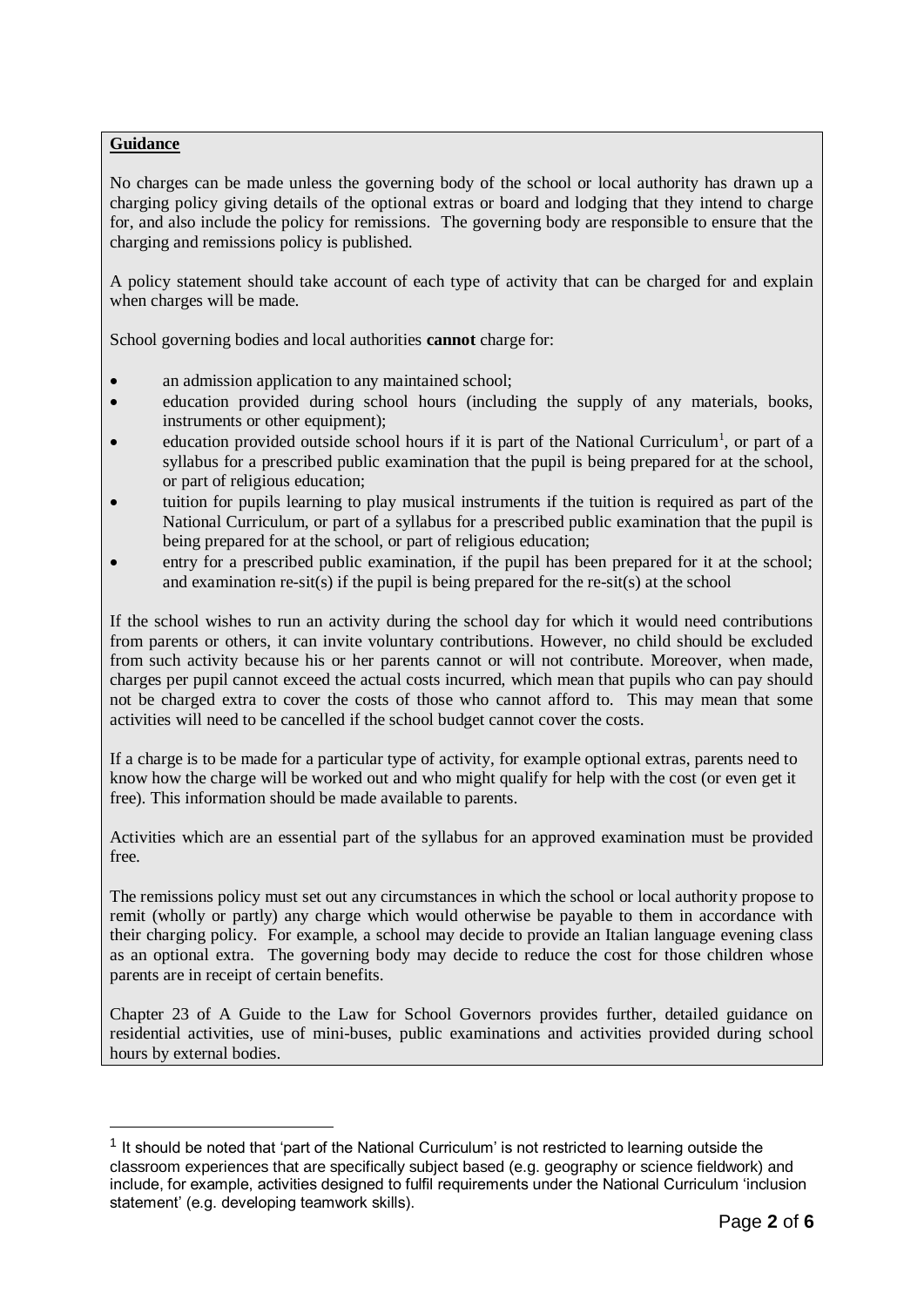# **Status** Statutory

# **Purpose**

The purpose of the policy is to ensure that, during the school day, all children have full and free access to a broad and balanced curriculum and sets out the charges and remissions for activities.

The school day is defined as: 8.45am to 12.pm and 1pm to 3.15pm

# **What was consulted?**

The policy has been informed by sections 449-462 of The Education Act 1996 which sets out the law on charging for school activities in schools maintained by the LA and the guidance document regarding music tuition charges. (The Charges for Music Tuition (England) Regulations 2007), which compliments the information given in chapter 23 of 'A Guide to the Law for School Governors'.

# **Relationship to other school policies**

The policy complements the school's equal opportunities policy, educational visits policy and the teaching and learning policy.

# **Roles and responsibilities of headteacher, other staff, governors**

The H**ead Teacher** will ensure that the following applies: **No charges will be made for** 

- Education that is a necessary part of the National Curriculum. This includes any materials, equipment and transport to take pupils between the school and the activity
- Education provided outside school hours if it is part of the National Curriculum, or part of a syllabus for a prescribed public examination that the pupil is being prepared for at the school, or part of the school's basic curriculum for religious education. This includes any materials, equipment and transport to take pupils between the school and the activity
- Tuition for pupils learning to play a musical instrument or singing if the tuition is part of the National Curriculum, or part of a syllabus for a prescribed public examination that the pupils is being prepared for at the school
- entry for a prescribed public examination, if the pupil has been prepared for it at the school
- Examination re-sits if the pupil is being prepared for the re-sits at the school

# **Activities for which charges will be made**

- Any materials, books, instruments, or equipment, where the child's parent wishes them to own them
- Optional Extras (see below)
- Music and singing tuition, in limited circumstances (see below)

# **Optional Extras**

- Education provided outside of the school day that is not part of the national curriculum, part of a syllabus for a prescribed public examination that the pupil is being prepared for or part of religious education *[Extended school services i.e., Childcare for under 3, & 4 year olds in addition to the 15 hours nursery entitlement, Breakfast Club, After School Club, Lunch Club, Individual/ small group music lessons.]*
- Entry for an Examination where the pupil has not been prepared for the examination at the school
- Books materials instruments or equipment provided in connection with an optional extra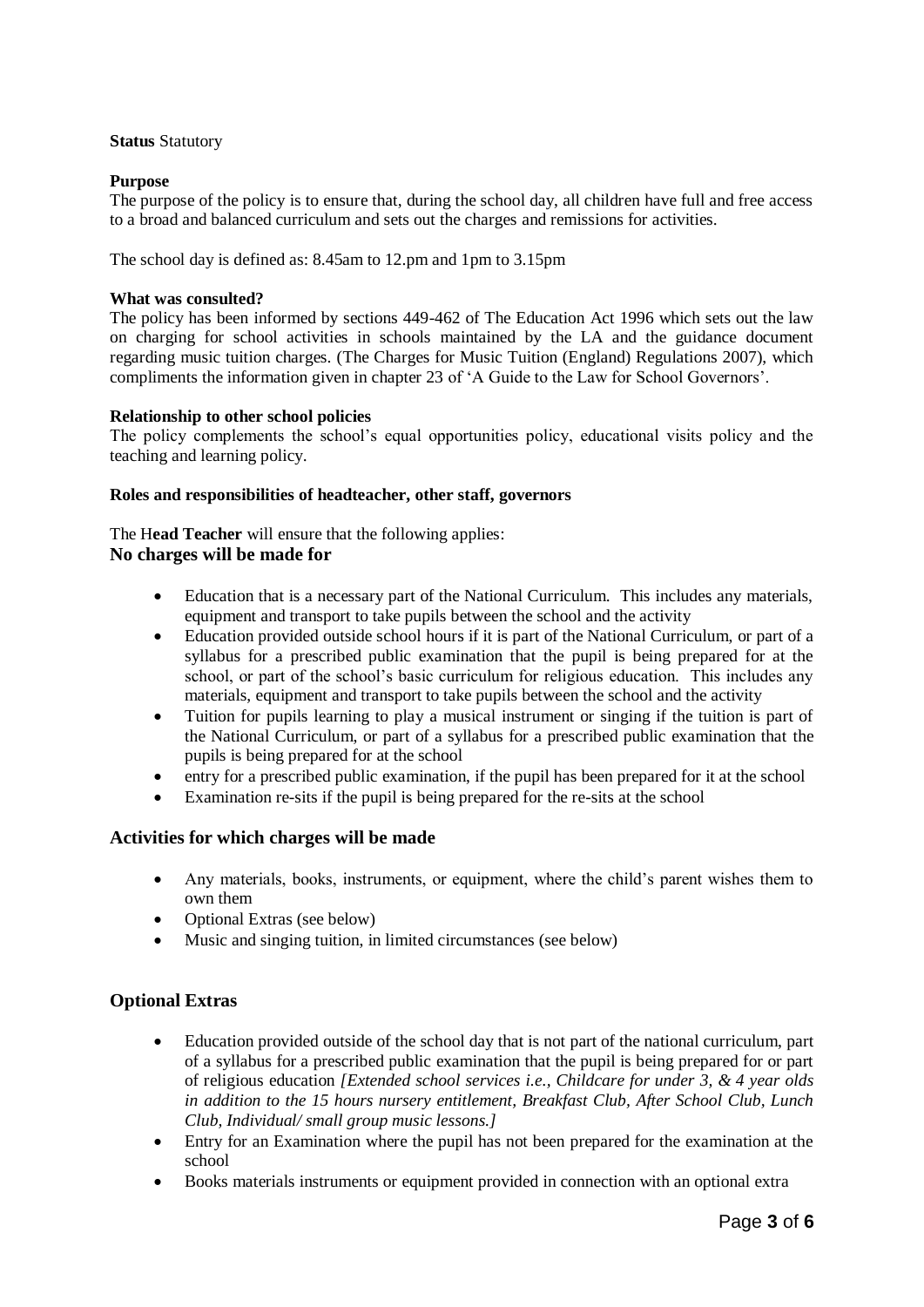- Non-teaching staff in relation to the costs of providing an optional extra
- Teaching staff engaged under a contract for services purely to provide the optional extra
- The cost/proportion of costs for teaching staff employed to provide music tuition where the tuition is an optional extra
- Board and lodgings for pupils on a residential visit (see below)
- Transport that is NOT required to take the pupil to school or to other premises where the LA/governing body have arranged for the pupil to be provided with education
- The costs of replacement or repair as appropriate for the loss or damage to school property or property of others while it is on school premises
- The costs of replacement or repair as appropriate for the loss or damage to school property while it is off school premises

# **Charges for optional extras**

# *Optional activities outside of the school day*

We will charge for optional, extra activities provided outside of the school day, for example: *Breakfast Club, After School Club* 

Participation on any optional extra will be on the basis of parental choice and a willingness to meet the charges. Parental agreement will therefore be a necessary pre-requisite for the provision of an optional extra.

Cancellation: If a booked place is not taken the full cost of the session will still be charged unless a minimum of 24 hours notice before the start of the session is given via the school office or club mobile number.

#### *Activities partly during school hours*

Where an activity takes place partly during and partly outside of school hours, there is a basis for determining whether it is deemed to take place either outside or inside school hours. If 50% or more of the activity including travel time falls during school hours it will be deemed to take place during school hours and no charge will be made. However, if 50% or more of the activity including travel time falls outside of school hours it will be deemed to take place outside of school hours and a charge can be made under optional extras.

# **Music Tuition**

Charges will be made for teaching an individual or group to play a musical instrument or to sing where the activity is not an essential part of the national curriculum or public examination syllabus. e.g. individual/small group lessons provided by external teachers.

# **Residential visits**

# *Residential visits deemed to take place during school hours*

Charges will be made on residential visits which are part of the national curriculum for board and lodging costs only. For pupils whose parents are in receipt of certain benefits (see remissions on page 5) may not be charged for board and lodgings costs.

# *Residential visits deemed to take place outside school hours*

Charges for board and lodging will be made. If the residential visit is deemed to take place outside school hours (i.e. 50% of the number of school sessions is equal to or greater that the number of half days spent on the visit) and is not an essential part of the national curriculum or public examination syllabus other charges will be made to cover costs. *[e.g instructors for specialised activities]* In such cases parents will be told how the charges were calculated.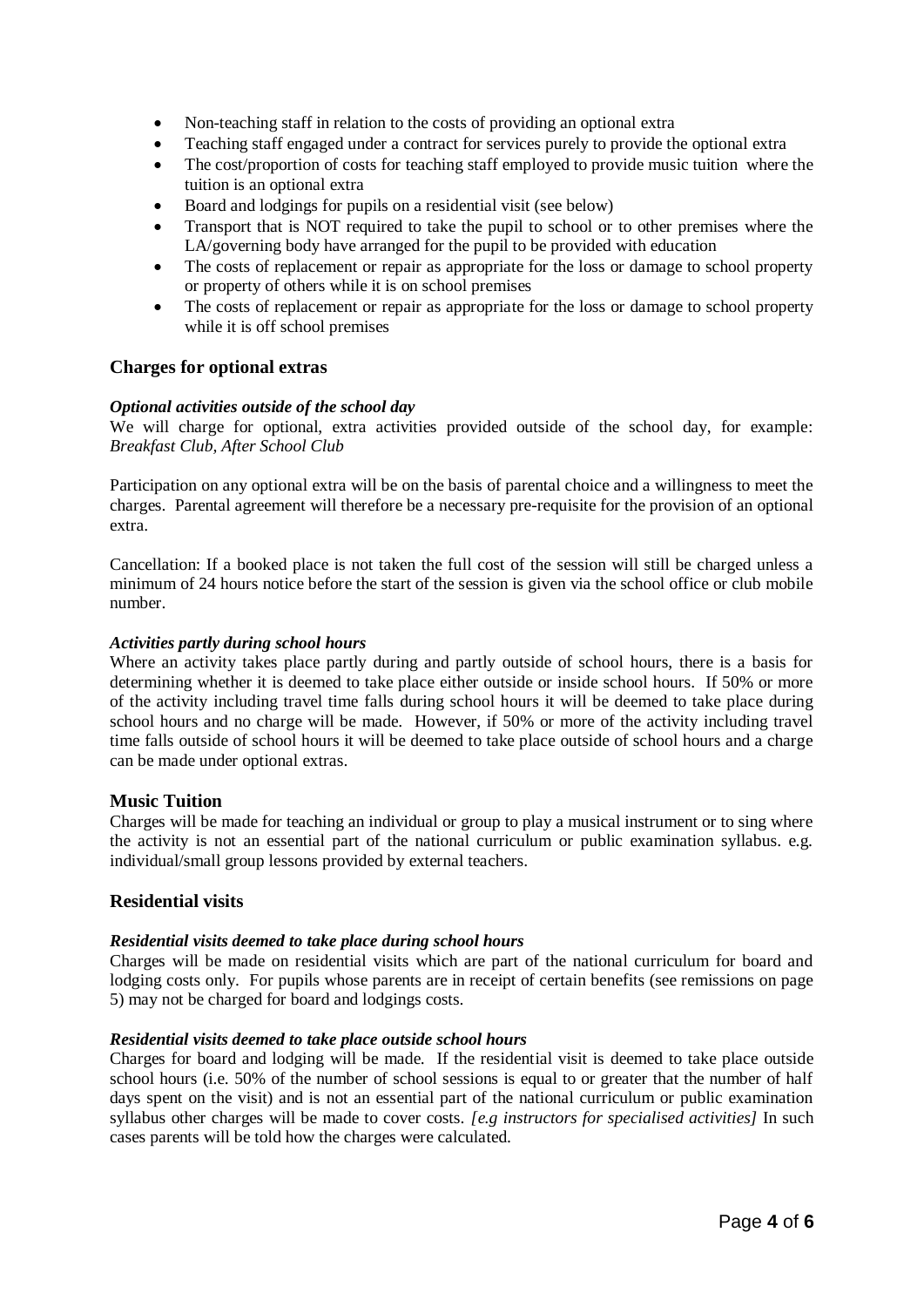# **School mini-bus**

Charges will not be made for transporting pupils to or from the school premises where the governing body or local authority has arranged for pupils to be educated or in connection with an educational visit.

Charges for use of the school mini-bus will be made as follows: The cost element is calculated perpupil and added to the cost of entry fees or pre-ordered souvenirs. If the school minibus cannot be used and a coach is needed, the cost of transport is usually subsidised by the PTFA, a grant from the Trust or school budget.

N.B. Only the school's pupils, staff or parents may travel at a charge in the school mini-bus. Charges can only be levied if the school has a permit issued under section 19 of the Transport Act 1985. Permits can be acquired via the Traffic Commissioner (Department of Transport). No permit is required if no charge is made to the user. Charges made for travel will cover only actual costs incurred, including depreciation; the service should not make a profit for the school.

Further information on licensing arrangements can be found at http://www.direct.gov.uk/en/Motoring/DriverLicensing/WhatCanYouDriveAndYourObligations/DG\_ 4022619

# **Voluntary Contributions**

The staff and governors recognise the importance of activities, that while may not be an essential part of the curriculum, add value and enjoyment to the experiences of the children. However it may be necessary for Voluntary contributions to be sought for such activities during the school day which entail additional costs.

In these circumstances no pupil will be prevented from participating because his/her parents cannot or will not make a contribution. Children of parents who do not make a contribution will not be treated any differently. If a particular activity cannot take place without some help from parents, this will be explained at the planning stage. An activity may be cancelled if not enough voluntary contributions are collected.

# **Calculating charges**

Where charges are made for any activity, whether during or outside of the school day, they will be based on the actual costs incurred, divided by the total number of pupils participating. There will be no element of subsidy to support the costs for any pupils who are unable or unwilling to pay. Support for cases of hardship will come through voluntary contributions and fundraising.

The principles of best value will be applied when planning activities that incur costs to the school and/or charges to parents.

# **Remissions**

Pupils, whose parents are in receipt of the support payments will in addition to having a free lunch entitlement, be entitled to a remission for any charges for board and lodging for residential visits which are part of the National Curriculum.

The school is able to apply to Ash Educational charities for a grant to support travel. This grant is used to off-set the costs of educational visits through the year. It is also used to help families pay for the school journey where there is more than one child in the same family eligible to take part and where the a family may be in receipt of benefits such as income support.

# **Arrangements for monitoring and evaluation**

The finance Pair monitor the impact of this policy by receiving on a termly basis, a financial report on those activities that resulted in charges being levied, the subsidies awarded (without giving names) and the source of those subsidies.